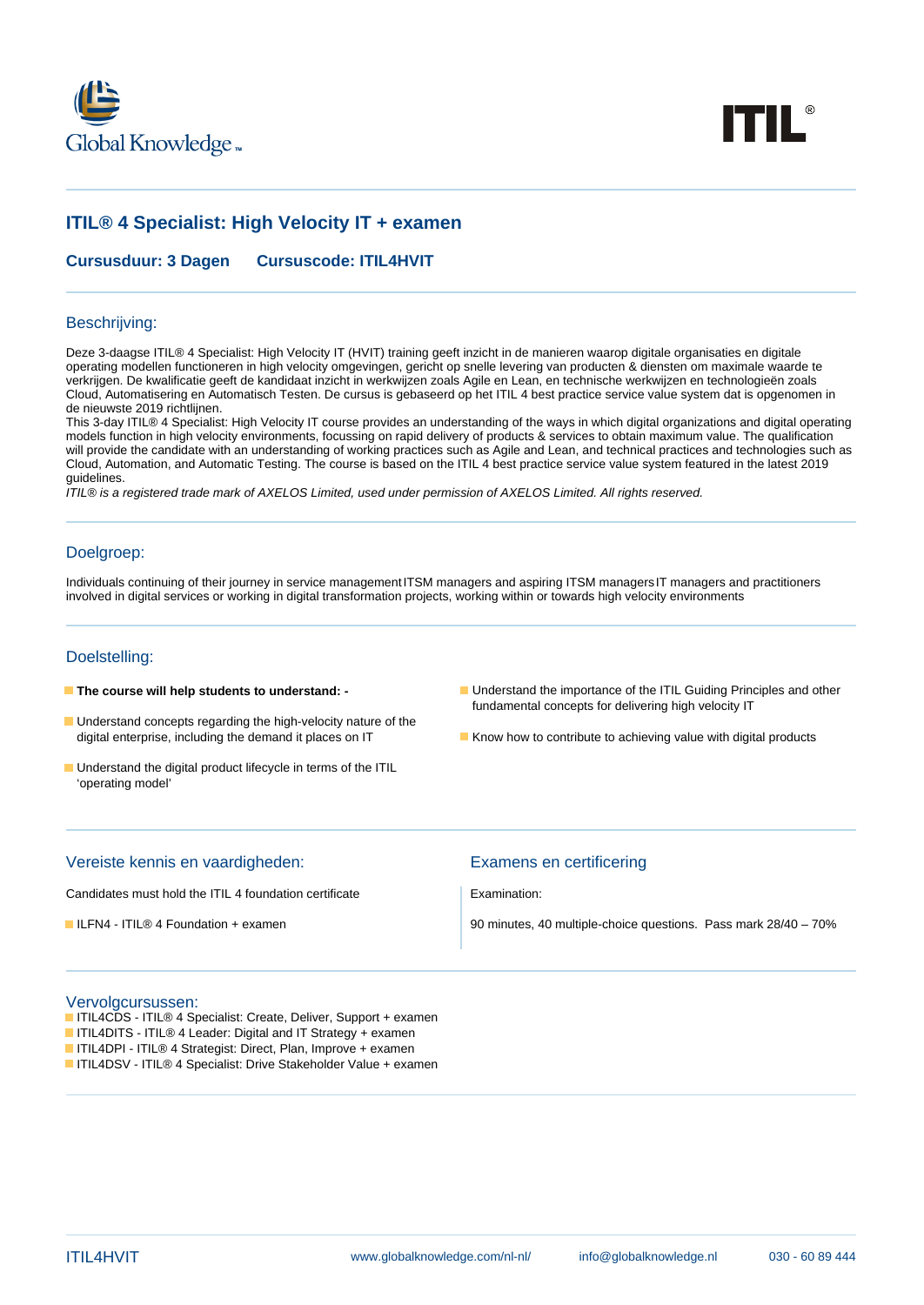## Cursusinhoud:

- Valuable investments strategically innovative and effective application of IT
- **Fast development quick realization and** delivery of IT services and IT-related products
- Resilient operations highly resilient IT services and IT-related products
- Co-created value effective interaction between service provider and consumer
- Assured conformance to governance, risk and compliance (GRC) requirements
- **Understand how high velocity IT relates to:**
- The four dimensions of service management
- $\blacksquare$  The ITIL service value system
- $\blacksquare$  The service value chain
- $\blacksquare$  The digital product lifecycle
- **Understand the following concepts:**
- **Ethics**
- Safety culture
- **Toyota Kata**
- Lean / Agile / Resilient / Continuous
- Service-dominant logic
- Design thinking
- Complexity thinking
- $\blacksquare$  Know how to use the following principles, models and concepts:
- **Ethics**
- Safety culture
- Lean culture
- **Toyota Kata**
- Lean / Agile / Resilient / Continuous
- Service-dominant logic
- Design thinking
- $\blacksquare$  Complexity thinking
- to contribute to:
- Help get customers' jobs done
- **Trust and be trusted**
- Commit to performance
- Deal with uncertainty
- $\blacksquare$  Improve by being inquisitive
- Know how the service provider ensures valuable investments are achieved
- Know how to use the following practices to contribute to achieving valuable investments:
- **Portfolio management**
- Relationship management
- $\blacksquare$  Know how the service provider ensures fast deployment is achieved
- $\blacksquare$  Know how to use the following practices to contribute to achieving fast deployment:
- **Architecture management**
- **Business analysis**
- Deployment management
- Service validation and testing
- Software development and management
- Know how the service provider ensures resilient operations are achieved
- $\blacksquare$  Know how to use the following practices to contribute to achieving resilient operations:
- **Availability management**